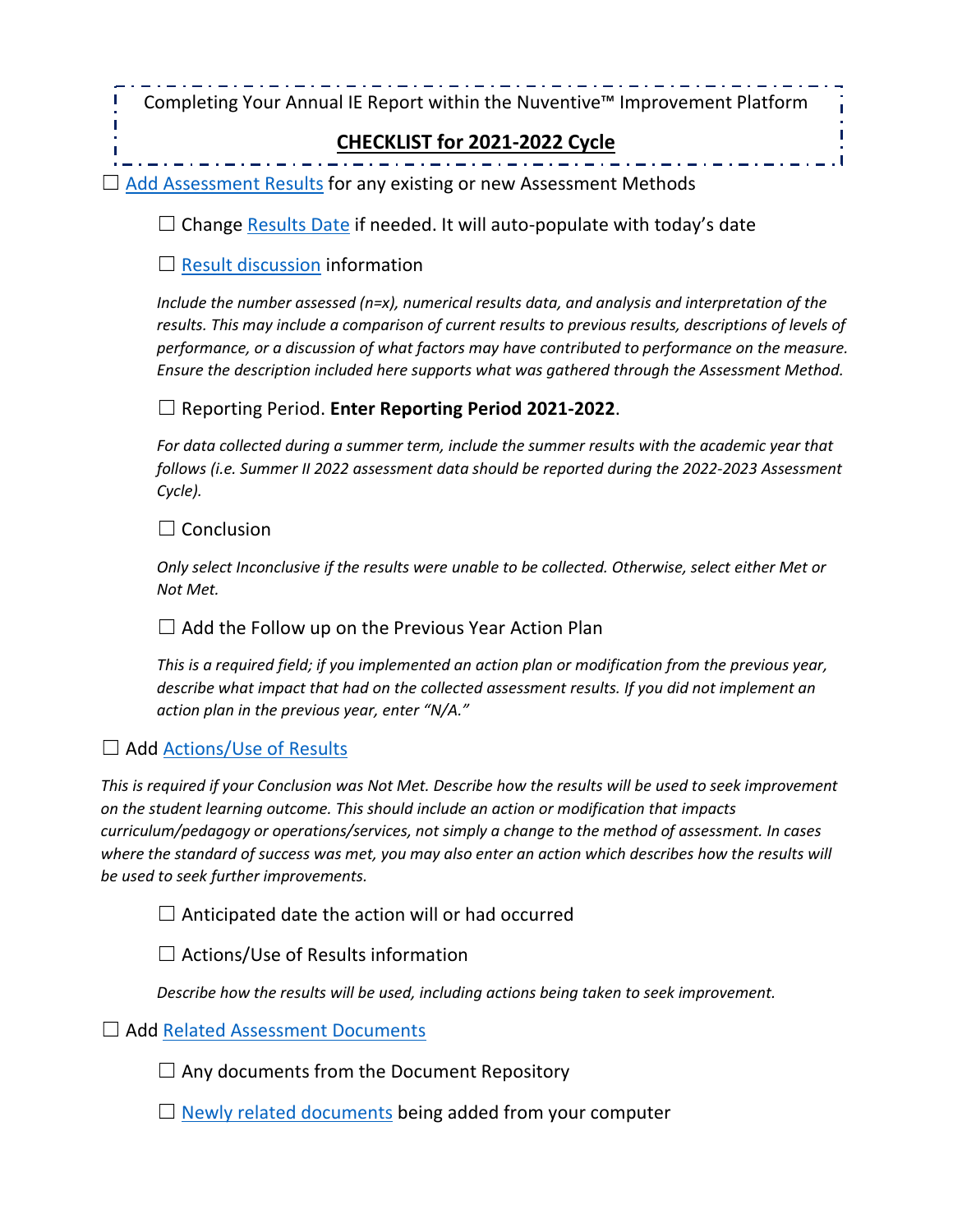$\Box$  Update the Assessment Plan

There are three (3) scenarios that may occur at this point:

*1. No changes are made to the Assessment Plan SLOs/Goals except to update the planned assessment cycle (if the SLO/Goal will continue to be assessed for the next cycle)*

☐ [Planned Assessment Cycle](#page-6-0) (full year ex. 2020-2021). **One or more SLOs or Goals should be marked for Planned Assessment Cycle 2022-2023.** Up to three years can be added.

*2. There are changes or edits to existing assessment plan SLOs/Goals and/or assessment methods needed*

 $\Box$  [Review existing Goals or SLOs](#page-6-0)

- $\Box$  Updated the name of the existing Goals/SLOs if not done previously
- $\Box$  Add a start date to the existing Goals/SLOs if not done previously

 $\Box$  If the Learning Outcome will no longer be used, select Phased Out as the Status and enter a Phased Out date. DO NOT DELETE the SLO.

☐ Once edits are complete and saved, add the **Planned Assessment Cycle (2022-2023)**.

 $\Box$  [Review existing Assessment Methods](#page-7-0)

# *3. New SLOs/Goals or Assessment Methods are being added and will be assessed for the upcoming cycle(s)*

□ [Add new Goal/SLO](#page-6-1)

□ Goals/SLOs Name

 $\Box$  Goals/SLOs Statement

*This will be the complete phrase or statement of the learning outcome or goal. Keep in mind that an SLO is defined as what students are able to demonstrate in terms of knowledge, skills, and attitudes upon completion of a program while a goal is defined as an observable and measurable outcome that assesses a particular process, service, or experience.*

 $\Box$  Goals/SLOs Status (should be active)

☐ Planned Assessment Cycle (full year ex. 2021-2022). **One or more SLOs or Goals should be marked for Planned Assessment Cycle 2022-2023.** Up to three years can be added.

☐Start Date, if known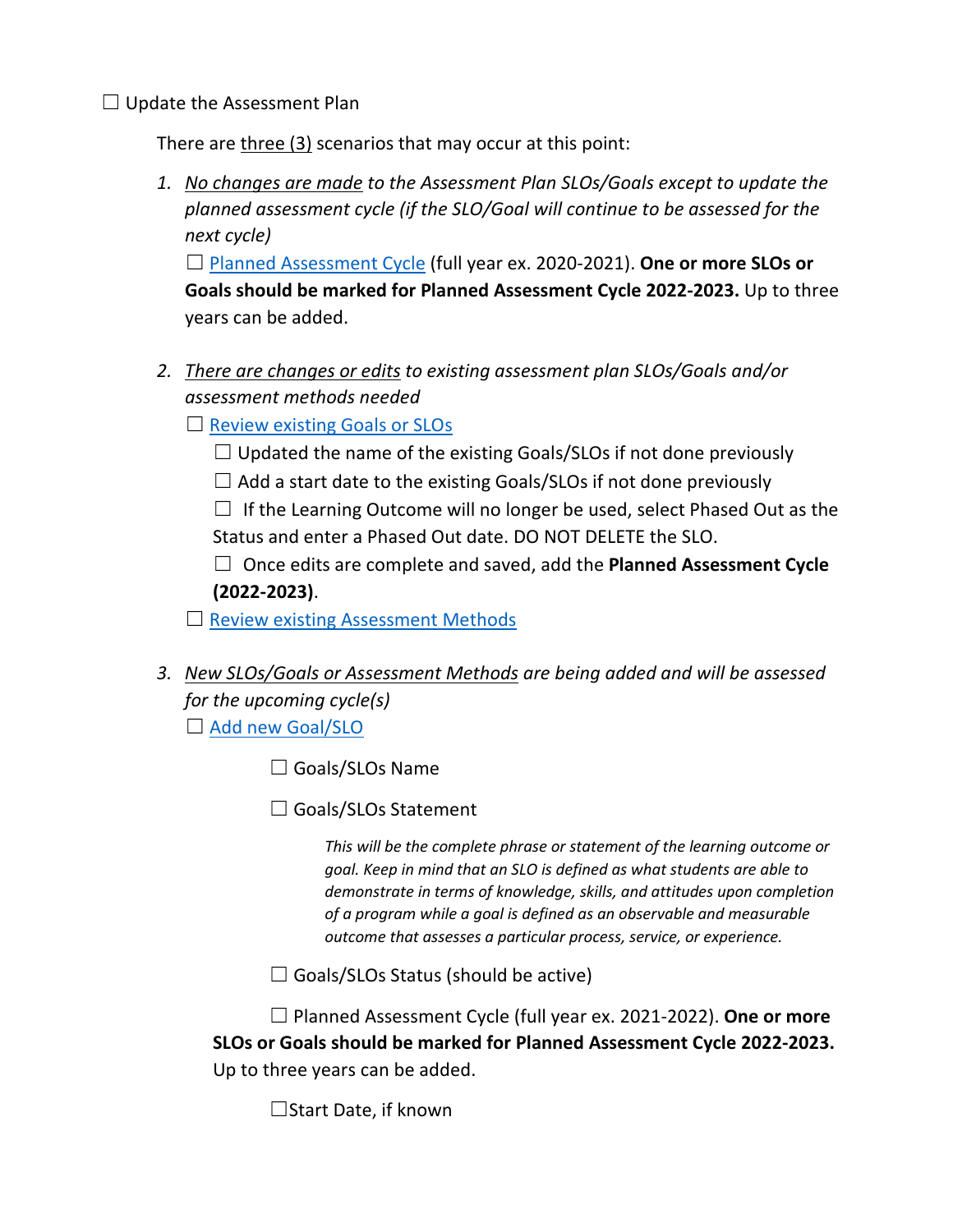☐Phase out Date, if known and relevant

 $\Box$  [Add new Assessment Methods](#page-7-1) (for an existing Goal/SLO or a new Goal/SLO)

 $\Box$  Assessment Type (drop down list)

☐ Assessment Method Statement

*Information entered here should include what is being assessed, who administers the assessment, who is being assessed, a description of the assessment measure, when the assessment is administered, and where it is assessed (for example, physically or during a certain time cycle). Please be as detailed as possible in this section, keeping in mind that someone not familiar with the assessment could be reviewing this information during the IE Cycle.*

 $\Box$  Standard of Success

*The Standard of Success should set a numerical criterion for evaluating results, align with the assessment method, and relate to the type of assessment data collected. For example, 85% of graduating students will achieve a 4 or better on the final presentation rubric.*

 $\Box$  Internal notes for author or others reviewing the assessment method

□ [Map New Goals or SLOs](#page-8-0)

 $\Box$  University Marketable Skills (Academic Programs, Support Units with student learning outcomes)

☐College/Division Level Map

□ [Review Feedback](#page-8-1) on Assessment Reports

 $\Box$  Access completed rubrics under Plan Review/Approval for each reviewing group

 $\Box$  Review feedback and incorporate into the Assessment Plans/Results

 $\Box$  Email reviewer to let them know the revisions have been completed and are ready for additional review.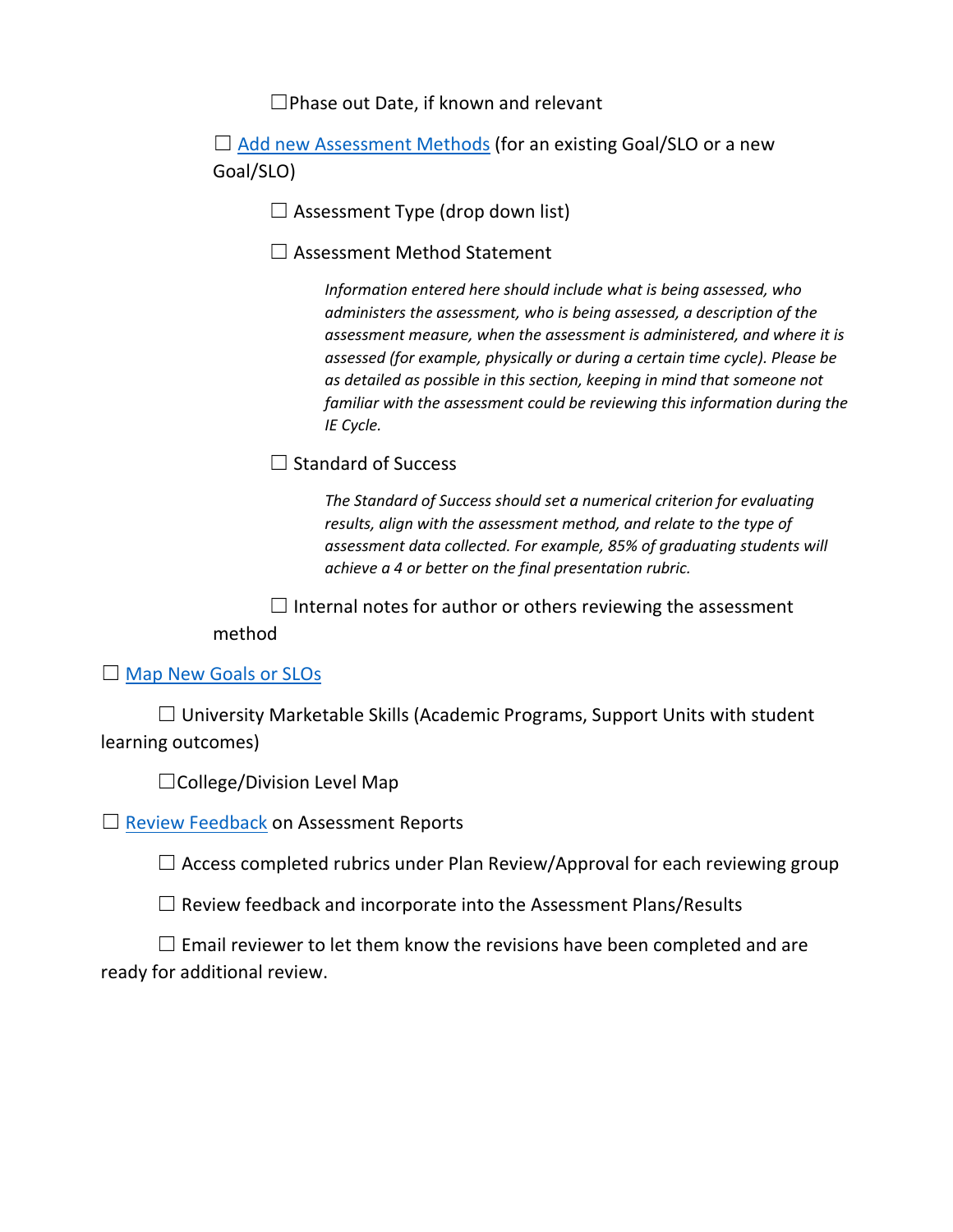Completing Your Annual IE Report within the Nuventive™ Improvement Platform

## **GUIDED INSTRUCTIONS for 2021-2022 Cycle**

1. To locate your program or division, begin typing the name of your program or division in the search bar at the top to access the appropriate assessment plan if you author more than one plan. If you author one plan, Nuventive Improvement should open to your program or unit home page.

#### **Adding Assessment Results**

 $\mathbf{I}$ 

| ⋿      | kcademic Program Plan - Sample 3                                                                                                                                                                                                                                                                                                                                                                                                                                       |    |
|--------|------------------------------------------------------------------------------------------------------------------------------------------------------------------------------------------------------------------------------------------------------------------------------------------------------------------------------------------------------------------------------------------------------------------------------------------------------------------------|----|
| mail a | d Pocults > Assessment Results                                                                                                                                                                                                                                                                                                                                                                                                                                         |    |
|        |                                                                                                                                                                                                                                                                                                                                                                                                                                                                        |    |
|        |                                                                                                                                                                                                                                                                                                                                                                                                                                                                        |    |
|        | halyze Human Impacts<br>raduating students will be able to analyze human impacts on ecological processes and systems                                                                                                                                                                                                                                                                                                                                                   |    |
| Lea    | some Status: Active<br>ment Cycle: 2019 - 2020, 2020 - 2021                                                                                                                                                                                                                                                                                                                                                                                                            |    |
| 3      | <b>Student Evaluations</b><br>Students will be evaluated by an internship supervisor at their internship site. Evaluations will be collected by the instructor of record for the internship course, NRMT 570. Students will be scored on 12<br>demonstrations of skills on a scale of 1 (insufficient) to 5 (exemplary). Internship course is required for all MS-NRMT students in their third semester of the program.                                                |    |
|        | 11<br>2019 - 2020 Standard of Success Met<br>26 students in internships were evaluated by their internship supervisors. 92% of student interns were rated a 3 or higher on analytical skills. Only 2 out of 26 students scored below a 3. A breakdown o<br>results appears in the attached documentation. Our students are consistently scored high in this area, demonstrating mastery in their analysis of human impacts on ecological processes and systems. [more] | ぴ合 |
|        | Actions/Use of Results                                                                                                                                                                                                                                                                                                                                                                                                                                                 |    |
|        | Action/Use of Results test (07/23/2020)<br>15<br>Assignment                                                                                                                                                                                                                                                                                                                                                                                                            |    |
|        | * Related Documents                                                                                                                                                                                                                                                                                                                                                                                                                                                    |    |
|        | NRMT Chart.docx<br>NRMT Student Evaluation Report.pdf                                                                                                                                                                                                                                                                                                                                                                                                                  |    |
|        |                                                                                                                                                                                                                                                                                                                                                                                                                                                                        |    |

- 2. Using the Main (hamburger) menu to the left of the search bar, navigate to the **Plan and Results** dropdown menu and then **Assessment Results**.
- <span id="page-3-0"></span>3. Click the left drop down arrow next to each Goal/SLO to view previous results entries and to add a new one.
	- a. **Results that have already been entered for the 2020-2021 cycle SHOULD NOT be changed or updated at this time**. Leave them as they are and consider them locked.
- 4. To add a new results entry for a Goal/SLO, click the green add button for each Goal/SLO.
	- a. Note the Assessment Method and Goal or SLO information that will appear at the top to inform which Assessment data is being entered.
- <span id="page-3-1"></span>5. The Result Date will auto populate with the date you access the Results page, most commonly the date the results are being recorded in Nuventive.
- <span id="page-3-2"></span>6. Add the Result discussion information.
	- a. Be sure to include the number assessed (n=x), numerical results data, and analysis and interpretation of the results. This may include a comparison of current results to previous results, descriptions of levels of performance, or a discussion of what factors may have contributed to performance on the measure. Ensure the description included here supports what was gathered through the Assessment Method.
- 7. Select the Reporting Period from the drop-down list. This will be the assessment cycle in which the results were collected. For data collected during a summer term, include the summer results with the academic year that follows (i.e. Summer II 2022 assessment data should be reported during the 2022-2023 Assessment Cycle).
- 8. Select the results Conclusion from the drop-down list. Only select Inconclusive if the results were unable to be collected. Otherwise, select either Met or Not Met.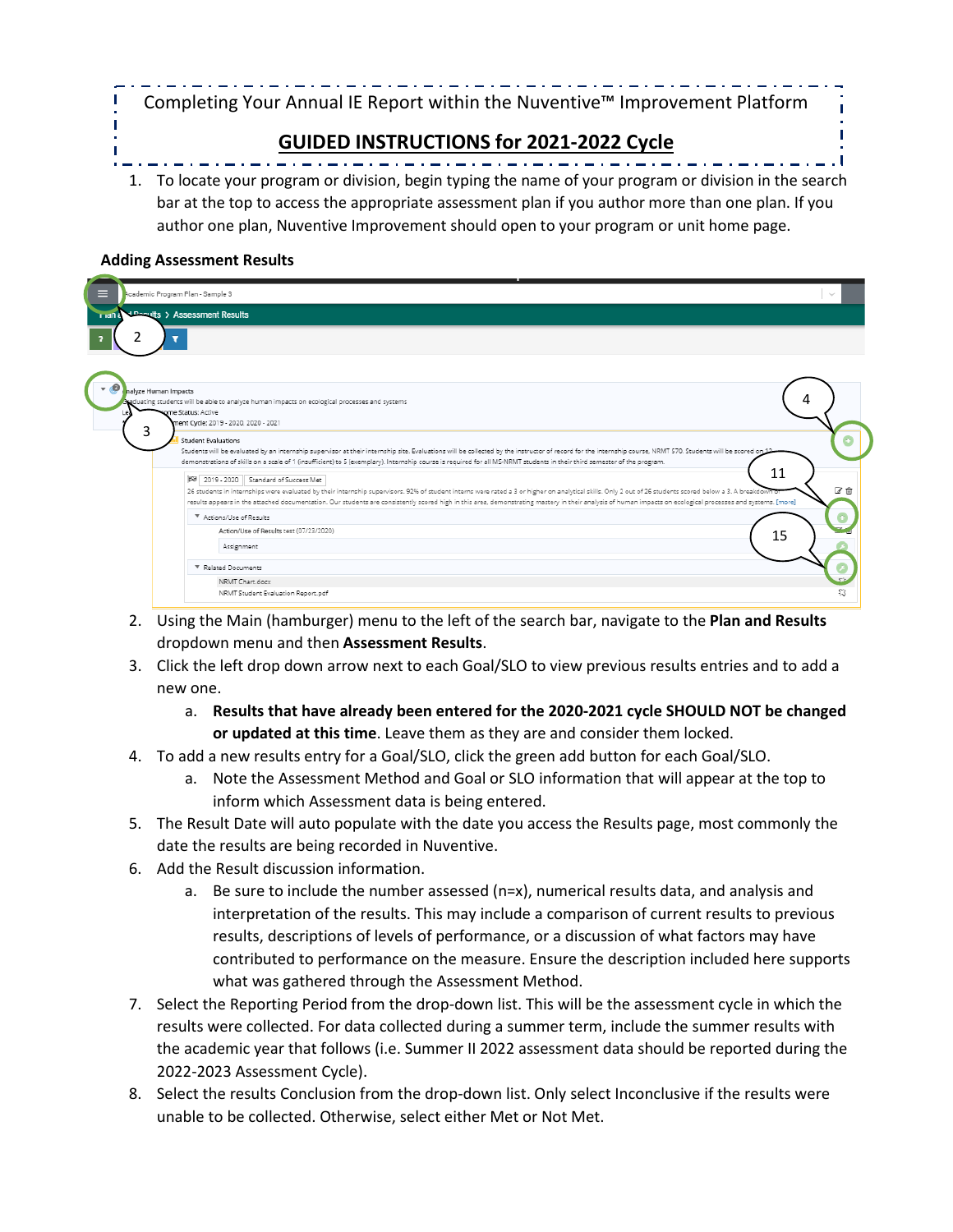- <span id="page-4-1"></span>9. Add information in the Follow Up on Previous Year Action Plan.
	- a. This is a required field; if you implemented an action plan or modification from the previous year, describe what impact that had on the collected assessment results. If you did not implement an action plan in the previous year, enter "N/A."
- 10. Save your work when you are done adding the Results data and then select Return to return to the Assessment Results page.
- <span id="page-4-0"></span>11. Be sure to also add the Actions/Use of Results for each Assessment Result by clicking on the green Add button on the Actions/Use of Results bar.
	- a. Adding the Action/Use of Results entry can start either from the specific results entry or from the larger Assessment Results page for the program or unit.
- 12. Enter the anticipated Action Date on which the action(s) will occur.
- 13. Add the Actions/Use of Results information. Describe how the results will be used, including actions being taken to seek improvement.
	- a. This is required if your Conclusion was Not Met. Describe how the results will be used to seek improvement on the student learning outcome. This should include an action or modification that impacts curriculum/pedagogy or operations/services, not simply a change to the method of assessment. In cases where the standard of success was met, you may also enter an action which describes how the results will be used to seek further improvements.
- 14. Save your work when you are done adding the Action/Use of Results and then select Return to return to the Assessment Results page.

#### **Adding Assessment Documents**

15. If there are documents to support the assessment results, these should also be loaded or added at this time. Start by selecting the green wrench icon to open the available Document Repository for the Assessment Results entry.

| Plan and Results > Assessment Results                                                                                                                                                                                                                                                                                                                                                                                                                                                                                      |    |  |  |
|----------------------------------------------------------------------------------------------------------------------------------------------------------------------------------------------------------------------------------------------------------------------------------------------------------------------------------------------------------------------------------------------------------------------------------------------------------------------------------------------------------------------------|----|--|--|
| $\equiv$<br>Complete                                                                                                                                                                                                                                                                                                                                                                                                                                                                                                       |    |  |  |
|                                                                                                                                                                                                                                                                                                                                                                                                                                                                                                                            | 19 |  |  |
| Analyze Human Impacts Graduating students will be able to analyze human impacts on ecological processes and systems                                                                                                                                                                                                                                                                                                                                                                                                        |    |  |  |
| Student Evaluations Students will be evaluated by an internship supervisor at their internship site. Evaluations will be collected by the instructor of record for the internship course, NRMT 570. Students will be<br>scored on 12 demonstrations of skills on a scale of 1 (insufficient) to 5 (exemplary). Internship course is required for all MS-NRMT students in their third semester of the program.<br>* Standard of Success 85% of students will be rated a 3.0 or higher on analytical skills.<br><b>Notes</b> |    |  |  |
| k₹<br>04/27/2020<br>2019 - 2020 Standard of Success Met<br>26 students in internships were evaluated by their internship supervisors. 92% of student interns were rated a 3 or higher on analytical skills. Only 2 out of 26 students scored below a 3. A breakdown of results appears in<br>documentation. Our students are consistently scored high in this area, demonstrating mastery in their analysis of human impacts on ecological processes and systems.                                                          |    |  |  |
| <b>Related Documents</b><br><b>Corument Repository</b><br>Drag commands hasses<br>Academic Program Plan - Sample 3<br>NRMT Chart.docx<br>ments<br>17<br>NRMT Student Evaluation<br>18<br>16<br>$4 - 1$<br>hents                                                                                                                                                                                                                                                                                                            |    |  |  |
| ▶ □ 19-20 Supporting Documents<br>- □ 20-21 Supporting Documents<br><sup>1</sup> 21-22 Supporting Documents                                                                                                                                                                                                                                                                                                                                                                                                                |    |  |  |

- 16. To access the available documents, select a black down arrow. If a down arrow is white, there are no documents in that particular folder to relate to the results.
- 17. Click one by one on the documents that need to be related and loaded as supporting results documentation and drag them to the right side field under Related Documents. Release them into the green box that will appear.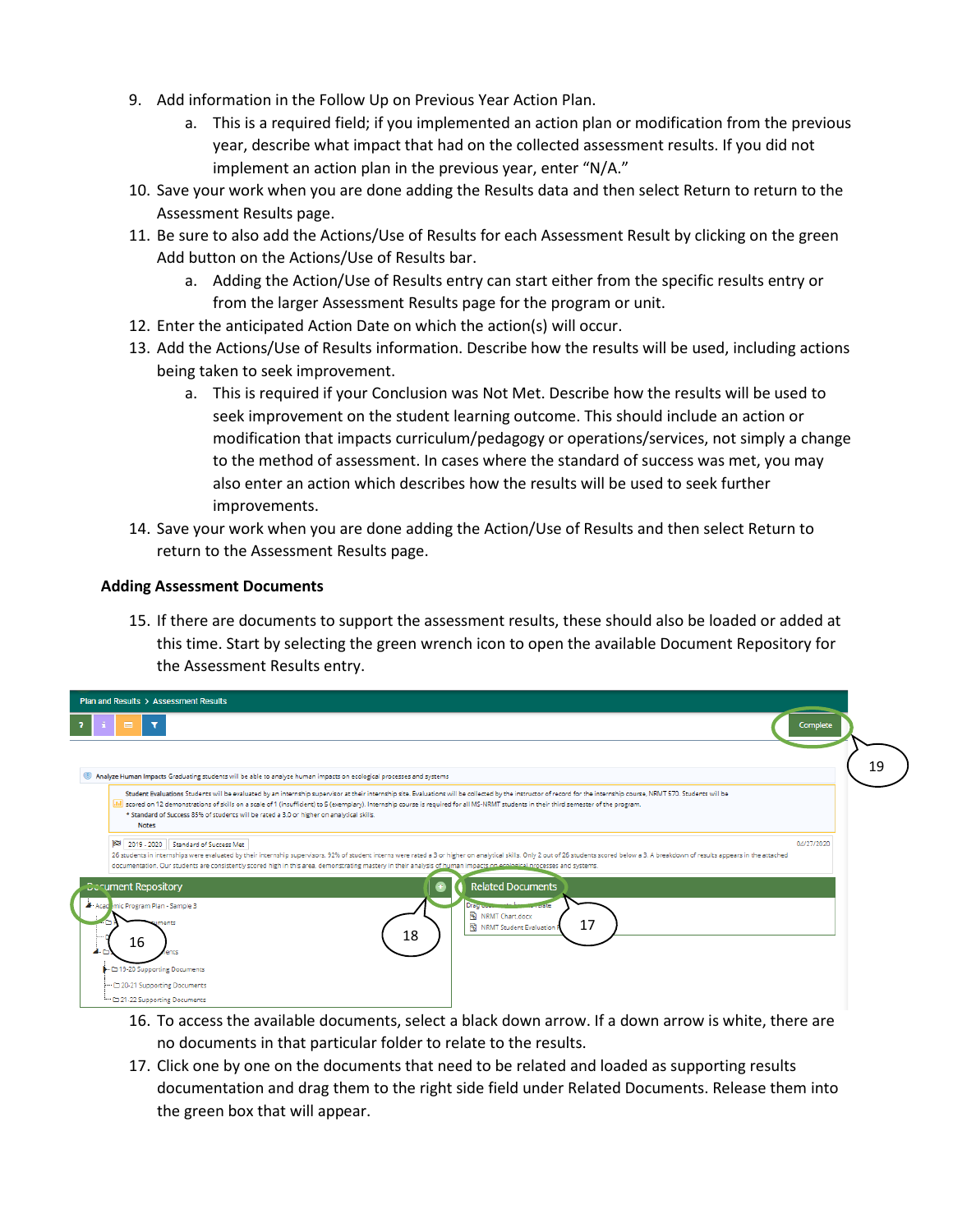- <span id="page-5-0"></span>18. If you need to add documents (not currently in the Document Repository) to the Document Repository that need to be Related to the Assessment Results, click the green Addition button to the right of the document repository. Use the Documents box that appears to browse for the files saved on your computer.
	- a. Once you have located the files, select the folder where they are to be saved. For documents being related to IE Results, it is important to select the dedicated Supporting Documents folder for the current IE Cycle.
	- b. Click Save and Relate to complete the action.
	- c. If you select the arrow next to Save and Relate, you will have two additional options; Save and Add New and Save and Close.
- 19. Once all applicable files have been Related in the right hand field, select Complete to add them to the Assessment Results. After the documents have been successfully Related, they will appear in the Assessment Results for the Assessment Method and will also appear in the resource viewing pane.

#### **Updating Assessment Plans**

20

| Plan                                                                | <b>Assessment Plan</b>                                                                                                                                                                                                                                                                                                                                                                                                                 |             |
|---------------------------------------------------------------------|----------------------------------------------------------------------------------------------------------------------------------------------------------------------------------------------------------------------------------------------------------------------------------------------------------------------------------------------------------------------------------------------------------------------------------------|-------------|
| 21<br>Right-<br>Creat<br>Creati<br>Stulent Learning Outcomes (SLOs) | low and select "Open Link in New Tab" to view a brief instructional video:<br>d Editing SLOs and Goals in the Nuventive <sup>114</sup> Improvement Platform<br>pand Editing Assessment Methods in the Nuventive ** Improvement Platform                                                                                                                                                                                                | 21a         |
|                                                                     |                                                                                                                                                                                                                                                                                                                                                                                                                                        |             |
| Analyze Human Impacts                                               | Graduating students will be able to analyze human impacts on ecological processes and systems                                                                                                                                                                                                                                                                                                                                          | $\mathbb Z$ |
|                                                                     | Learning Outcome Status: Active                                                                                                                                                                                                                                                                                                                                                                                                        |             |
|                                                                     | * Planned Assessment Cycle: 2019 - 2020, 2020 - 2021                                                                                                                                                                                                                                                                                                                                                                                   |             |
|                                                                     | Start Date: 04/24/2020                                                                                                                                                                                                                                                                                                                                                                                                                 |             |
| Phase Out Date:                                                     |                                                                                                                                                                                                                                                                                                                                                                                                                                        |             |
|                                                                     | v alıl Assessment Methods                                                                                                                                                                                                                                                                                                                                                                                                              | Ġ           |
|                                                                     | <b>T</b> Ill Student Evaluations<br>Students will be evaluated by an internship supervisor at their internship site. Evaluations will be collected by the instructor of record for the internship course, NRMT 570. Students will be<br>scored on 12 demonstrations of skills on a scale of 1 (insufficient) to 5 (exemplary). Internship course is required for all MS-NRMT students in their third semester of the program. (Active) | 図色音         |
|                                                                     | * Standard of Success: 85% of students will be rated a 3.0 or higher on analytical skills.<br>Notes:<br>Date Added: 04/24/2020<br>Active: Yes                                                                                                                                                                                                                                                                                          |             |
|                                                                     | <b>Related Documents</b>                                                                                                                                                                                                                                                                                                                                                                                                               |             |
|                                                                     |                                                                                                                                                                                                                                                                                                                                                                                                                                        |             |

20. Using the Main (hamburger) menu to the left of the search bar, navigate to the **Plan and Results** dropdown menu and then **Assessment Plan**.

There are three (3) scenarios that may occur at this point:

- No changes are made to the Assessment Plan SLOs/Goals except to update the planned assessment cycle (if the SLO/Goal will continue to be assessed for the next cycle)
	- o *See step 21a.iii*
- Existing assessment plan SLOs/Goals and/or assessment methods need to be edited or have been changed in some way
	- o *See steps 21, 24*
- New SLOs/Goals or Assessment Methods are being added and will be assessed for the upcoming cycle(s)
	- o *See steps 22, 23*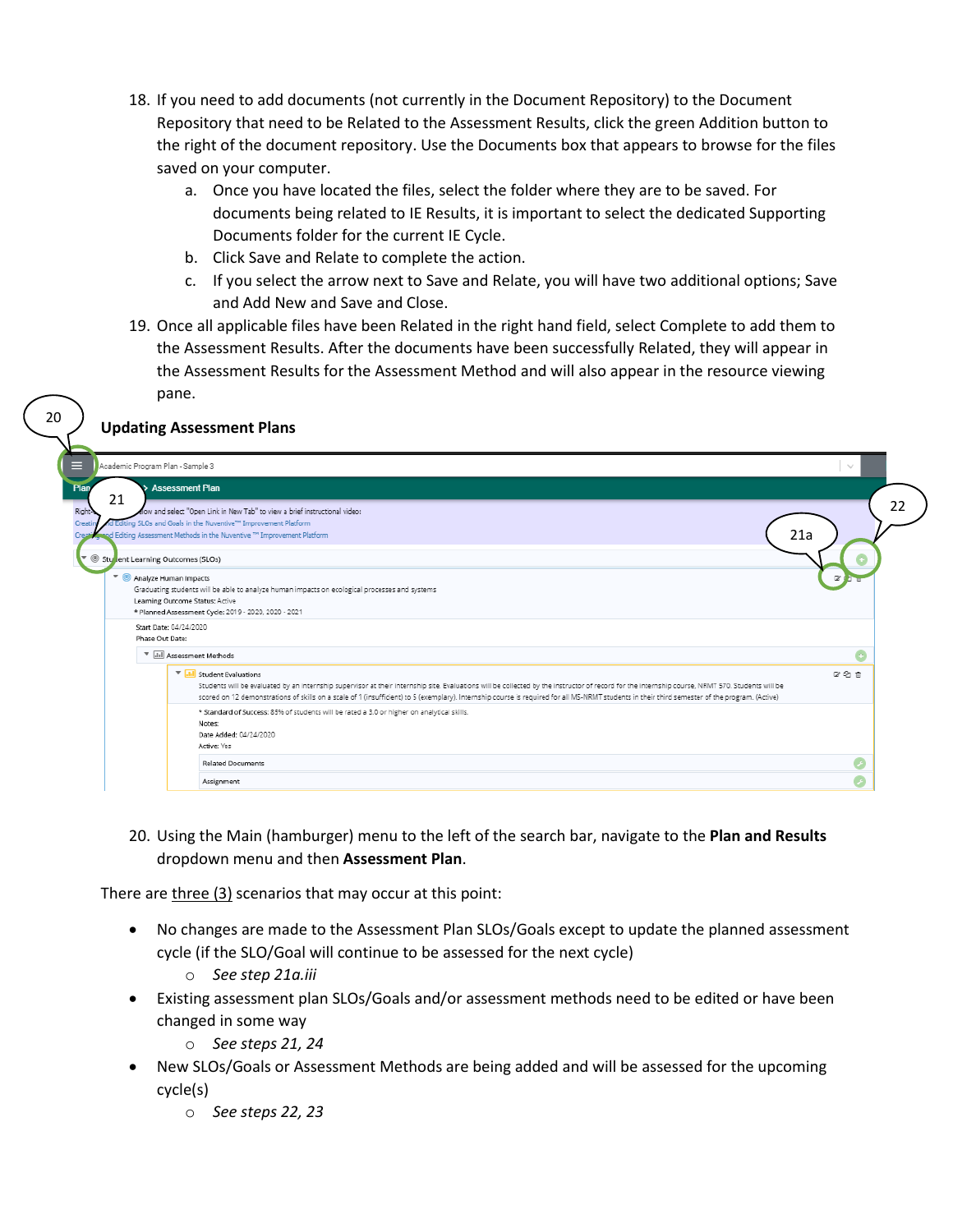#### <span id="page-6-0"></span>21. Click the left drop down arrow for each existing Goal/SLO to review them.

a. You can take this time to Edit standing Goals/SLOs by clicking the Edit button.

| * Learning Outcome Name<br>Professional Behavior and Standards |                                                           |  |
|----------------------------------------------------------------|-----------------------------------------------------------|--|
| * Student Learning Outcome (SLO)                               | Exemplify professional social work behavior and standards |  |
| <b>Learning Outcome Status</b>                                 | Phased Out $\vee$ (7)                                     |  |
| * Planned Assessment Cycle                                     | C<br>2019 - 2020 *<br>2020 - 2021 *                       |  |
| <b>Start Date</b>                                              | C                                                         |  |
| Phase Out Date                                                 | C                                                         |  |

- i. Replace the existing text in the Learning Outcomes Name or Goal Name box (if it is not unique to the SLO or Goal) with a shorter descriptive phrase. It is recommended to NOT use numbers (SLO 1, Goal 4, etc.) for the name.
- ii. Only if an SLO or Goal will NO LONGER BE ASSESSED MOVING FORWARD, should you select Phase Out as the status.
- iii. Ensure the correct Planned Assessment Cycles are added for the SLO/Goal. Up to 3 years can be added at a time. **One or more SLOs or Goals should be marked for Planned Assessment Cycle 2022-2023.**
- iv. If a Start Date wasn't added previously, you can add this information, if available.
- v. While on the Assessment Plan screen for each SLO or Goal, take the time to review and edit any of the other information on this screen. Click on the question mark to view instructions for each field if you have questions. Be sure to select Save once you are done.
- <span id="page-6-1"></span>22. To add a new Goal or SLO, click the green plus sign on the Goals/SLO bar
	- a. Add the Learning Outcome Name or Goal Name. This will be a shorter reference name that will be displayed in the Summary Table on the home page. This name should succinctly summarize the key theme of the SLO or Goal. It is recommended that numbers not be used to name the SLO or Goal. 3.
	- b. Add the Student Learning Outcome (SLO) or Goal Statement. This will be the complete phrase or statement of the learning outcome or goal. Keep in mind that an SLO is defined as what students are able to demonstrate in terms of knowledge, skills, and attitudes upon completion of a program while a goal is defined as an observable and measurable outcome that assesses a particular process, service, or experience.
	- c. Add the SLO Status or Goal Status. For a new SLO or Goal, this will be Active
	- d. Input the Planned Assessment Cycle. Please include the full year (ex. 2021-2022, or 21-22). Up to three assessment cycles can be included here at a time.
	- e. Select the Start Date and, if known, the Phase Out Date. Most often, the Phase Out date will not be populated until the assessment has actually been phased out from the active assessment plan.
	- f. Be sure to Save your work when you are done adding the SLO or Goal and then select Return to return to the Assessment Plan page.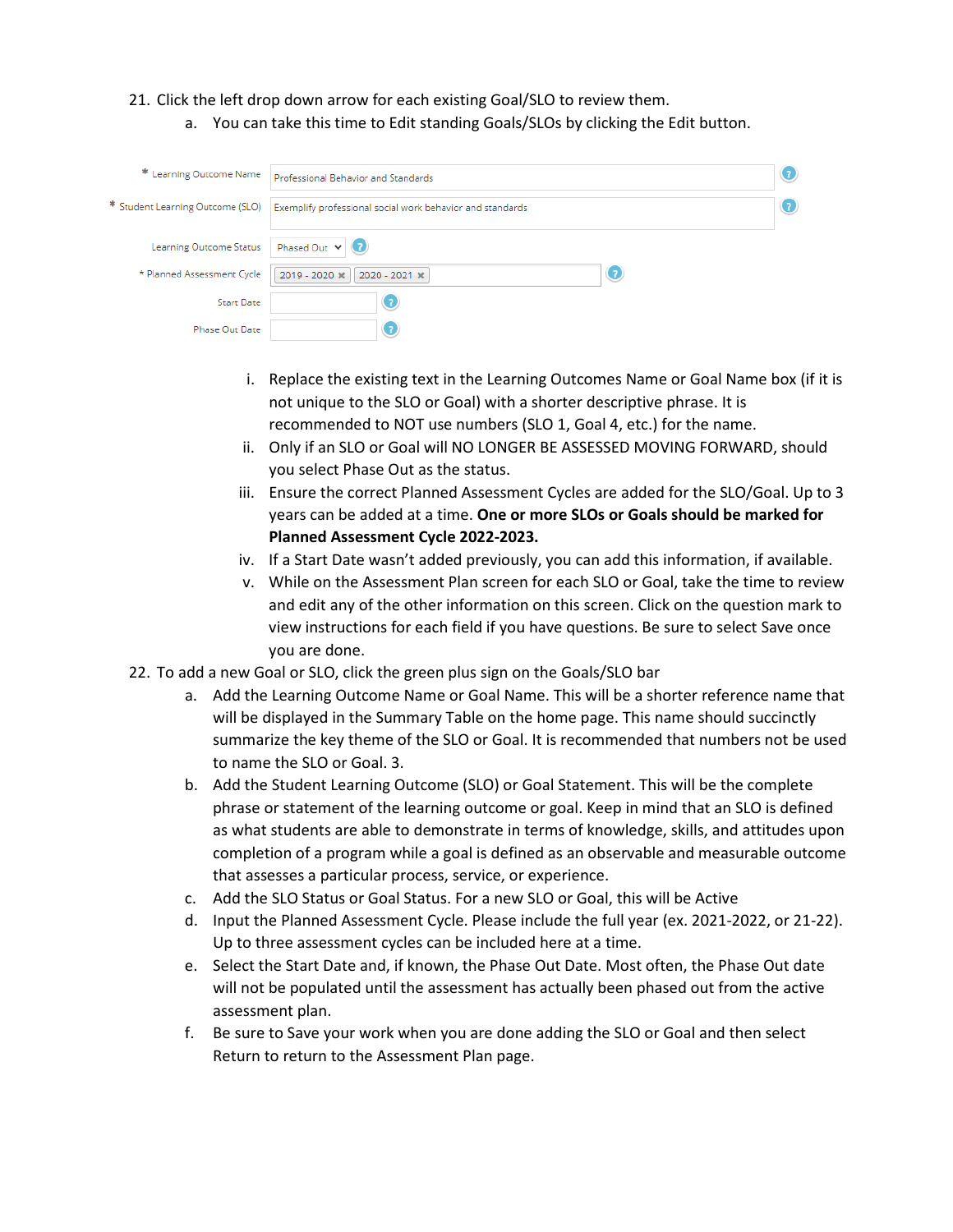#### 23. If you need to add a new Assessment Method to an existing Goal/SLO or a new Goal/SLO, this will be done in the Assessment Plan also.

<span id="page-7-1"></span>

| ⋿ | Academic Program Plan - Sample 3                                                                                                                                                                                                                                                                                                                                                                                                                                  | $\sim$     |  |
|---|-------------------------------------------------------------------------------------------------------------------------------------------------------------------------------------------------------------------------------------------------------------------------------------------------------------------------------------------------------------------------------------------------------------------------------------------------------------------|------------|--|
|   | Plan and Results > Assessment Plan                                                                                                                                                                                                                                                                                                                                                                                                                                |            |  |
|   | Right-click the links below and select "Open Link in New Tab" to view a brief instructional video:<br>Creating and Editing SLOs and Goals in the Nuventive <sup>74</sup> Improvement Platform<br>Creating and Editing Assessment Methods in the Nuventive ** Improvement Platform                                                                                                                                                                                 |            |  |
|   | <b>Contract Learning Outcomes (SLOs)</b>                                                                                                                                                                                                                                                                                                                                                                                                                          |            |  |
|   | able to analyze human impacts on ecological processes and systems<br>23a<br>Active<br>Le<br>vcle: 2019 - 2020, 2020 - 2021<br>* Plan                                                                                                                                                                                                                                                                                                                              | 図名官<br>23a |  |
|   | ate: 04/24/2020<br>Start<br>Phare Out Date:                                                                                                                                                                                                                                                                                                                                                                                                                       |            |  |
|   | Assessment Methods                                                                                                                                                                                                                                                                                                                                                                                                                                                |            |  |
|   | $\boldsymbol{\mathrm{v}}$<br><b>Jul</b> Student Evaluations<br>Students will be evaluated by an internship supervisor at their internship site. Evaluations will be collected by the instructor of record for the internship course, NRMT 570. Students will be<br>scored on 12 demonstrations of skills on a scale of 1 (insufficient) to 5 (exemplary). Internship course is required for all MS-NRMT students in their third semester of the program. (Active) | 200        |  |
|   | * Standard of Success: 85% of students will be rated a 3.0 or higher on analytical skills.<br>Notes:<br>Date Added: 04/24/2020<br>Active: Yes                                                                                                                                                                                                                                                                                                                     | 24         |  |
|   | <b>Related Documents</b>                                                                                                                                                                                                                                                                                                                                                                                                                                          |            |  |
|   | Assignment                                                                                                                                                                                                                                                                                                                                                                                                                                                        |            |  |

- a. Start by clicking the arrow next to the SLO or Goal Assessment Method and then the green Addition button on the Assessment Methods bar.
- b. Select the Assessment Method Type from the Assessment Type drop-down list. The Assessment Method Type Definitions resource on the right hand resource viewing pane can be helpful.
- c. Add the Assessment Method. Information entered here should include what is being assessed, who administers the assessment, who is being assessed, a description of the assessment measure, when the assessment is administered, and where it is assessed (for example, physically or during a certain time cycle). Please be as detailed as possible in this section, keeping in mind that someone not familiar with the assessment could be reviewing this information during the IE Cycle. For more detailed guidance on what should be included in the Assessment Method information, refer to the Academic Program or Support Unit Rubric in the resources on the right of the screen.
- d. Add the Standard of Success. The Standard of Success should set a numerical criterion for evaluating results, align with the assessment method, and relate to the type of assessment data collected. For example, 85% of graduating students will achieve a 4 or better on the final presentation rubric.
- e. The Notes box can be used by the IE Author to add any internal notes for the author or for others related to the Assessment Method or the data collection. Use as you see fit.
- f. Be sure to Save your work when you are done adding the Assessment Method.
- g. Select Return to return to the Assessment Plan page.

**\*\*Note that at least one direct method of assessment is required for each SLO. Please avoid simply using student grades on graded assignments or tests. Grades often incorporate other factors (format, adherence to directions, etc.) or learning components that may not relate to performance on the SLO. Best practices for the assessment of both SLOs and Goals recommend using multiple methods or a combination of direct and indirect methods. \*\*** 

<span id="page-7-0"></span>24. If you need to edit an Assessment Method, select the Edit button for the Assessment Method entry and make the appropriate edits. Be sure to save your work.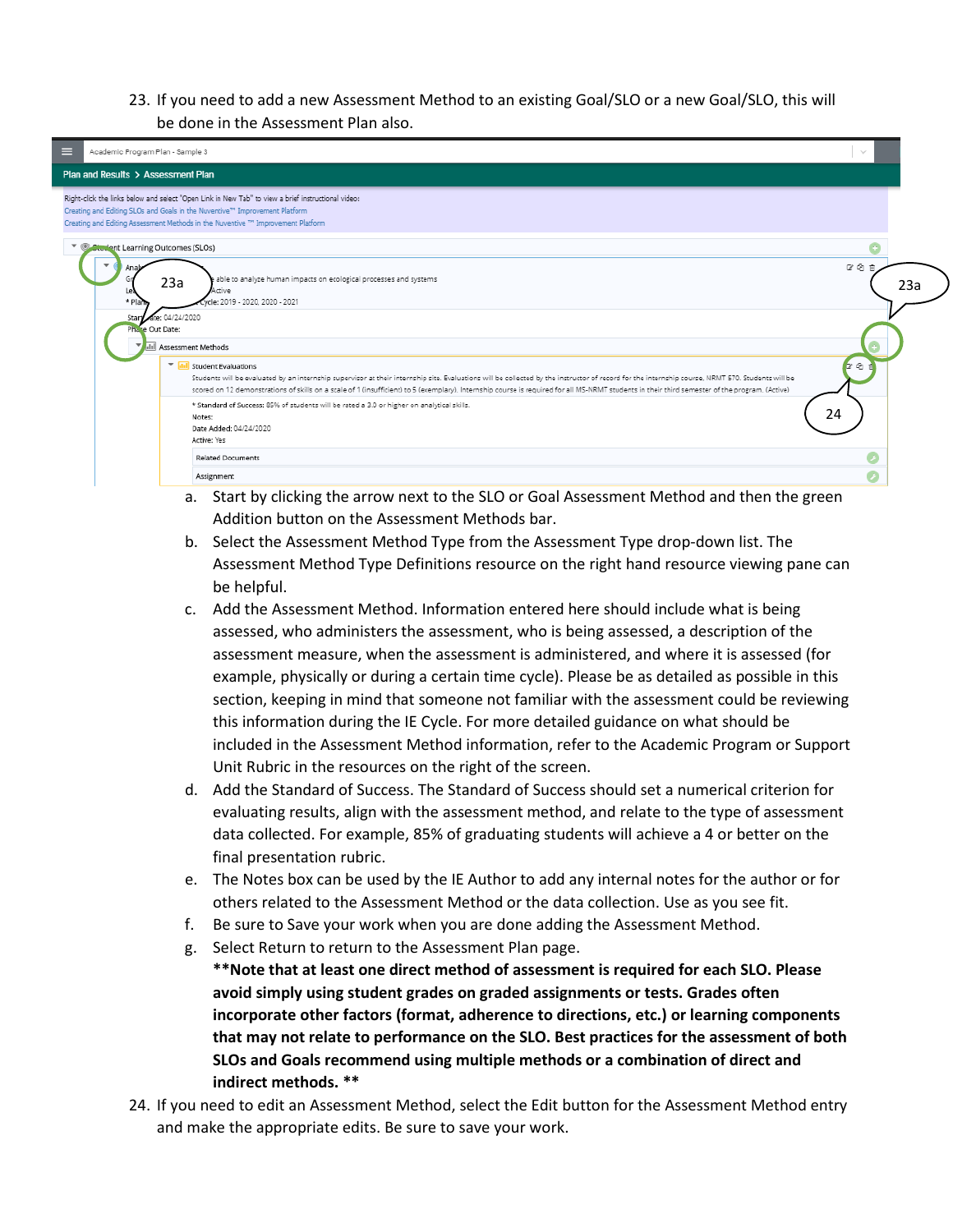#### <span id="page-8-1"></span><span id="page-8-0"></span>**MAPPING**

| Academic Program Plan - Sample 3                                                                                                                                 |                                                                                                                                                                                 |                                                                                                                      |                                                                                                          |  |  |
|------------------------------------------------------------------------------------------------------------------------------------------------------------------|---------------------------------------------------------------------------------------------------------------------------------------------------------------------------------|----------------------------------------------------------------------------------------------------------------------|----------------------------------------------------------------------------------------------------------|--|--|
| <b>Mapp</b>                                                                                                                                                      |                                                                                                                                                                                 |                                                                                                                      |                                                                                                          |  |  |
| 25<br>,                                                                                                                                                          |                                                                                                                                                                                 |                                                                                                                      |                                                                                                          |  |  |
|                                                                                                                                                                  | Right-click the link below and select "Open Link in New Tab" to view a brief instructional video:<br>Mapping SLOs and Goals in the Nuventive <sup>74</sup> Improvement Platform |                                                                                                                      |                                                                                                          |  |  |
| Marketable Skills (Institutional)                                                                                                                                | <b>Student Learning Outcomes (SLOs)</b>                                                                                                                                         |                                                                                                                      |                                                                                                          |  |  |
| <b>Skills</b>                                                                                                                                                    | man Impacts<br>idents will be able to<br>28<br>impacts on<br>$\cdots$                                                                                                           | <b>Collect Data Graduating students</b><br>will be able to collect relevant field<br>data to evaluate a problem in a | Formulate a Plan Graduating<br>students will be able to formulate a<br>plan which incorporates alternati |  |  |
| Career Management Identify and articulate my skills,<br>strengths, knowledge, and experiences relevant to<br>the position desired and career goals, and identify |                                                                                                                                                                                 |                                                                                                                      |                                                                                                          |  |  |
| Critical Thinking/Problem Solving Creative thinking,<br>innovation, inquiry, analysis, evaluation, and<br>synthesis of information                               |                                                                                                                                                                                 |                                                                                                                      |                                                                                                          |  |  |
| Digital Technology Leverage existing and emerging<br>digital technologies ethically and efficiently to solve<br>problems, complete tasks, and accomplish goals   | 26                                                                                                                                                                              |                                                                                                                      |                                                                                                          |  |  |

- 25. Once all Results have been added, they will need to be mapped to the university Marketable Skills or the College/Division level Map. Within the Main Menu, navigate to Mapping.
- 26. Once here, to map an SLO or Goal, click in the intersection of the SLO or Goal and the Marketable Skill. A black checkmark will appear to indicate mapping.
	- a. To unselect a checkmark or unmap an intersection, click on the checkmark and it will disappear.

the company's state of the company's state of the company's state of the company's

- 27. Click Save before moving on to the College or Division map.
- 28. To navigate to another Map, select the Mapping dropdown list.

| $\equiv$<br>Academic Program Plan - Sample 2                         |                                                              | $\sim$                                                                                            |          |
|----------------------------------------------------------------------|--------------------------------------------------------------|---------------------------------------------------------------------------------------------------|----------|
| Hom                                                                  | ew                                                           |                                                                                                   |          |
|                                                                      | ew Tab" to view a brief instructional video:<br>$\checkmark$ |                                                                                                   | $\times$ |
| <b>Plan and Results</b>                                              | $\checkmark$                                                 | $\bigoplus$                                                                                       |          |
| Plan Review/Approval                                                 | $\hat{}$                                                     |                                                                                                   |          |
| Direct Supervisor/Department Head Review<br>IE Representative Review | Modified: 06/02/2020, N. Support                             |                                                                                                   |          |
| Dean/VP Review                                                       |                                                              |                                                                                                   |          |
|                                                                      | $\sim$ $\sim$ $\sim$                                         | 1. To review feedback completed by any of review parties, start by opening the Main Menu for your |          |

### **REVIEWING FEEDBACK ON THE ASSESSMENT REPORT**

- program or unit. 2. Select the Plan Review/Approval menu option.
- 3. From the drop-down menu options, click on the reviewer level whose feedback needs to be reviewed.
- 4. Click on the vertical ellipsis on the right side of the screen, next to the rubric completion bar.